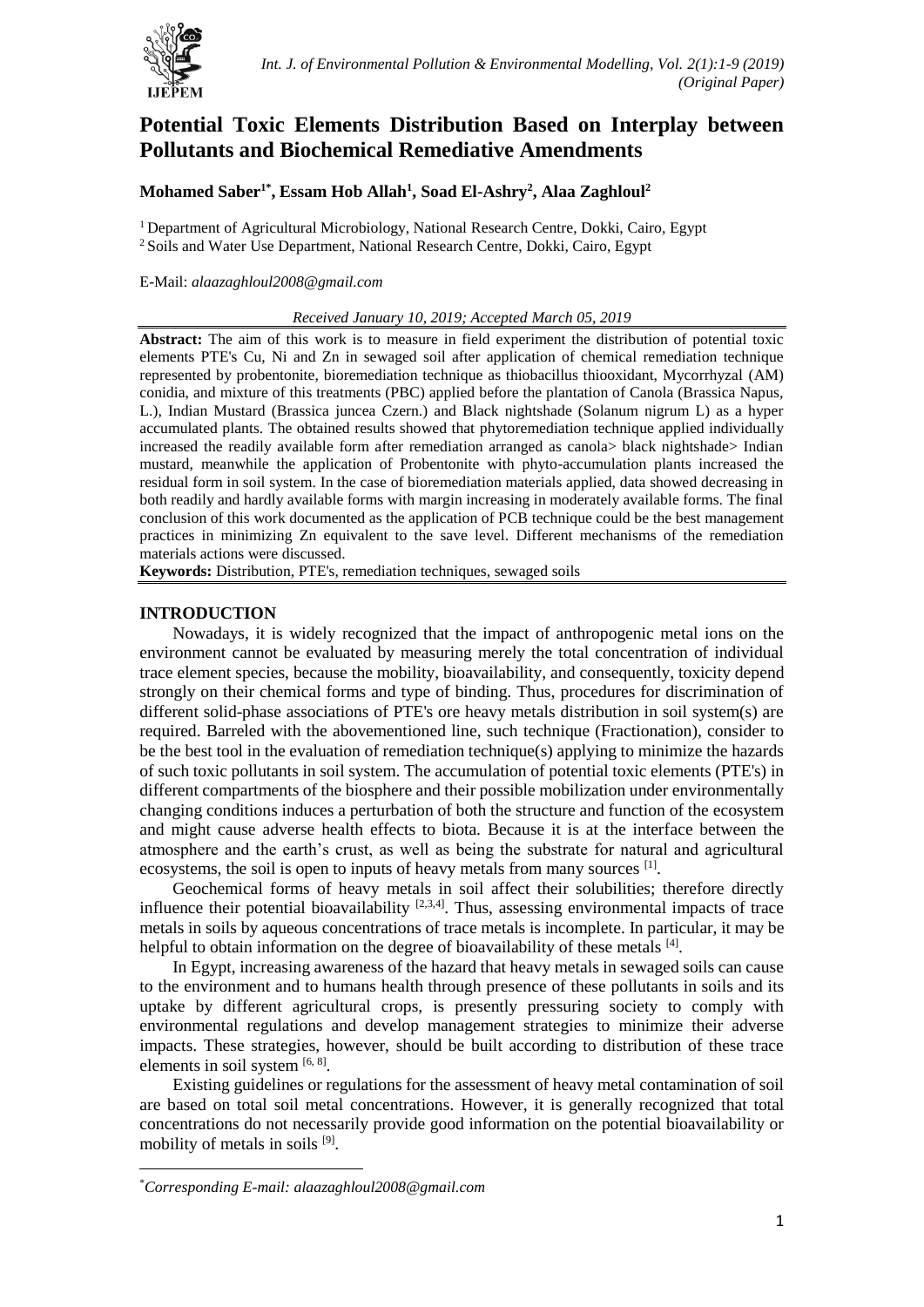Sequential fractionation techniques are being used increasingly to provide more useful assessments of soil heavy metal contamination than is possible with single extractions or total metal concentrations alone. In addition, heavy metals fractionation is a fairly widely used technique for understanding the mechanisms of heavy metals distribution in soils and to help assess bioavailability of trace metals in soils.

In pure system, <sup>[5]</sup> studied Pb distribution in three Egyptian soils to understand Pb reactions as affected by their chemical characteristics and to predict the bioavailability of Pb in theses soils. However, metals added as a salt do not undergo the same processes as those metals already present in the sewage entering the treatment plant. For this reason the studies exists with simple metal salts is controversial, since there is no certainty that the added metals will be present in the same forms as those metals already present in the sludge. This is important because there is evidence that the bioavailability of metals added to soil as metal salts may differ from the bioavailability of metals established from sludge treated soils [7,8].

The primary objectives of this study are to investigate the effect of remediation materials applied in Abo-Rawash sewage soil on PTE's distribution. This procedure will help in understanding the mode of action of these materials in such sewage soil types of soils. Also, to select the best management could be applied for minimizing the hazards of inorganic pollutants could be found in such soils.

## **MATERIAL AND METHODS**

## *Soil Used*

Barrier to discuss the results of PTE's distribution in the studied sewage soil, it should be mention that the studied soils were early planted with three hyperaccumulator plants commonly used to absorb PTE's i.e. Canola (Brassica Napus, L.), Indian Mustard (Brassica juncea Czern.) and Black nightshade (Solanum nigrum L). This soil was previously cultivated by artichoke and continually irrigated with untreated sewaged water from the 70th of last century and cultivated with different kind of trees and vegetables. The chemical characterization of the used soil with pH 8.67, EC 0.2 dse m-1, 2.6% OM, and the texture is sandy soil. The experiment consisted of 24 plots (3m x  $3.5m = 10.5$  m = 1/400 fed. with 5 ridges (70cm) irrigated with inoculation only sewage effluent using furrow irrigation.

#### *Thiobacillus*

Acidithiobacillus Ferrooxidans: DSMZ medium 882 was used to isolate and grow Acidithiobacillus ferrooxidans.

## *Mycorrhyzal (AM) Conidia*

AM fungi spores were extracted from soil by wet sieving and sucrose density gradient centrifugation  $[12]$ . Soil sample was placed in a plastic bag and air-dried (with the tops of the bags rolled 2mm mesh and stored at 4°C. The procedure included passage of 25 g of air-dried soil or 30 cm of harvested trap culture substrate through 1,000-, 500-, 125- and 32-um sieves. The 1,000-µm sieves were checked for spores adjacent to or inside roots, while the 500-µm sieves was checked for larger spores, spore clusters and sporocarps. The contents of the 125 and 32-µm sieves were layered onto a water-sucrose solution (70% wt/vol) gradient and centrifuged at 900 ug for 2 min. The resulting supernatant was passed through the 32-um sieves, washed with tap water and used to inoculate the sewage soil. Mycorrhyzal is not specific in terms of the partner plant they choose, which means that the same fungus could be grown on a down) for 24 hours under cover, then brushed through a large number of plant species.

Microbial Cultivation and Fortification: All microorganisms used in the bioremediation trails were grown in Bioflo and Celligen fermentor/bioreactor, each in suspension was impregnated on a proper mordant at the rate of 20 ml microbial suspension per 100 gm mordant oven dried soil. Sewage soils were solely inoculated with a single microorganism at the rate of 100 gm impregnated mordant/400 gm soil.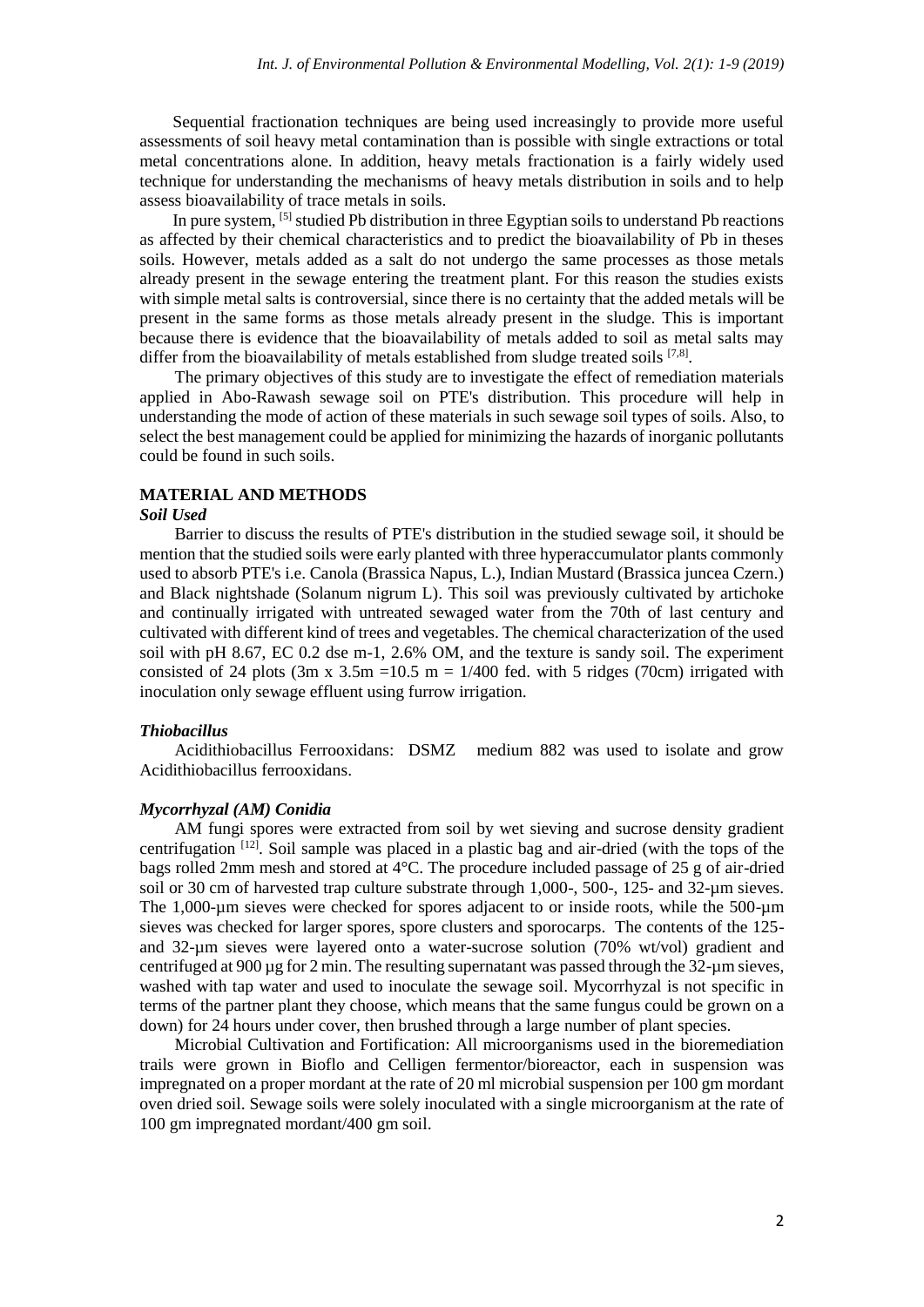#### *Instrumentation and analysis of PTEs*

Flame atomic absorption spectrometry (FAAS) is a simple and well available technique frequently used in determining PTEs in natural aquatic samples. A Perkin–Elmer flame atomic absorption spectrometer (FAAS) and HACH DR890 colorimeter was used in this study. Atomic absorption measurements were carried out using air: acetylene flame while HACH colorimeter measurement with the provided test kits. The operating parameters for working elements were set of as recommended by the manufacturer.

## *Soil treatments*

For the management of the experiment, in randomly complete plot design, the selected farm treated with probentonite 1.25 ton/ feddan, thiobacillus thiooxidant, Mycorrhyzal (AM) conidia, and mixture of these treatments. The abovementioned treatments were well mixed with the studied sandy soil and three replicates were took place for each treatments.

## *Heavy metals distribution*

In the studied samples heavy metals distributions were conducted according to  $[13]$ . The following fractions were obtained: the water soluble, exchangeable, carbonate, Fe-Mn oxides, organic, and residual. The method could be summarized as follow:

**A. Water-soluble**: soil soluble, soil sample extracted with 15 ml of deionized water for 2 h.

**B. Exchangeable:** The residue from water-soluble fraction is extracted with 8 ml if 1M MgCl2 (pH7.0) for 1h.

**C. Carbonate-Form:** The residue from exchangeable fraction is extracted with 8 ml of 1 M NaOAc (adjusted to pH 5.0 with HOAc) for 5H.

**D. Fe-Mn Oxides-Form:** The residue from carbonate fraction is extracted with 0.04M NH2OH.HCL in 25% (v/v) HOAc at 96oCwith occasional agitation for 6H.

**E. Organically form:** The residue from Fe-Mn oxide fraction is extracted with 3 ml of 0.02M HNO3 and 5ml of 30% H2O2 (adjusted to pH 2 with HNO3). The mixture is heated to 85oC for 2h, with occasional agitation. A second 3-ml aliquot of 30% H2O2 (pH 2 with HNO3) is added and the mixture heated again to 85oC for 3h with intermittent agitation. After cooling, 5 ml of 3.2M

NH4OAc in 20%  $(v/v)$  HNO3 is added and the samples diluted to 20 ml and agitated continuously for 30 min.

**F. Residual Fraction:** The residues from organic fraction are digested using a HF-HCl/HNO3.

## **RESULTS AND DISCUSSION**

## *Effect of chemical remediation treatments applied and phytoremediation plants used in distribution of PTE's in sewage soils.*

Geochemical forms of heavy metals in soil affect their solubilities; therefore, directly influence their potential bioavailability  $[2, 3]$ . Thus, assessing environmental impacts of trace metals in soils by aqueous concentrations of trace metals is incomplete. In particular, it may be helpful to obtain information on the degree of bioavailability of these metals [5].

In Egypt, increasing awareness of the hazard that heavy metals can cause to the environment and to humans is presently pressuring society to comply with environmental regulations and develop management strategies to minimize their adverse impacts. These strategies, however, should be built according to distribution of these trace elements in soil system.

Existing guidelines or regulations for the assessment of heavy metal contamination of soil are based on total soil metal concentrations. However, it is generally recognized that total concentrations do not necessarily provide good information on the potential bioavailability or mobility of metals in soils.

Sequential fractionation techniques are being used increasingly to provide more useful assessments of soil heavy metal contamination than is possible with single extractions or total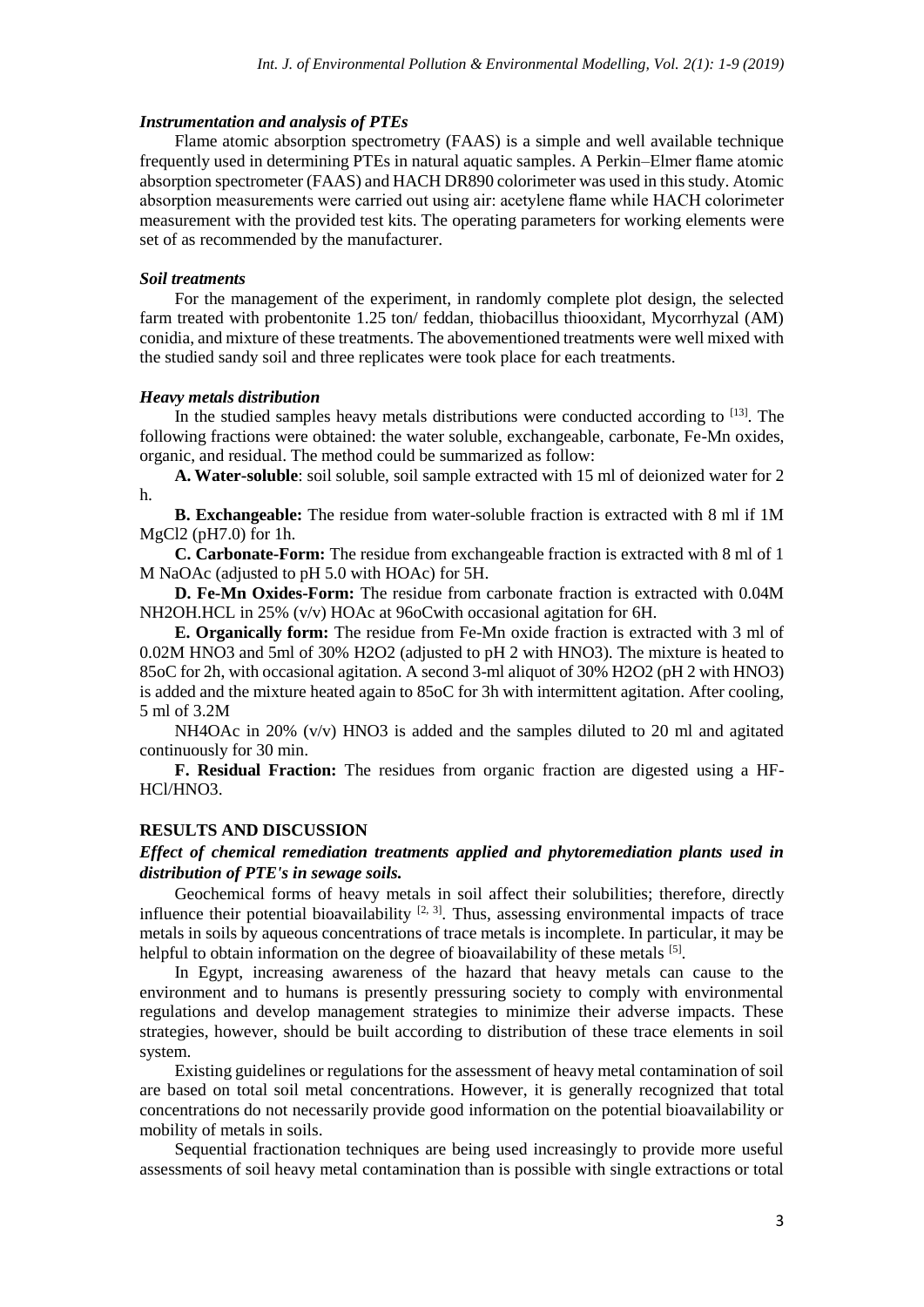metal concentrations alone. In addition, heavy metals fractionation is a fairly widely used technique for understanding the mechanisms of heavy metals distribution in soils and to help assess bioavailability of trace metals in soils.

In pure system,  $^{[9]}$  studied Pb distribution in three Egyptian soils to understand Pb reactions as affected by their chemical characteristics and to predict the bioavailability of Pb in theses soils. The data indicated that distribution of PTE's drastically influenced by soil type, type of clay minerals, the presence of CaCo3 and the concentrations of the PTE's in soil system. However, metals added as a salt do not undergo the same processes as those metals already present in the sewage effluents entering the treatment plant. For this reason the studies exists with simple metal salts is controversial, since there is no certainty that the added metals will be present in the same forms as those metals already present in the sludge. This is important because there is evidence that the bioavailability of metals added to soil as metal salts may differ from the bioavailability of metals established from sewage effluents affected soils [10,11].

## *Nickel distribution after phytoremediation and remediative materials applied*

In this part, because the wide variations in concentration between different treatments, we used percent expression in comparing between different phytoremediation plants used to absorb PTE's and different remediative materials applied to minimize hazards of PTE's in soil system or to enhance phytoremediation technique applied. In evaluation the effect of individual phytoremediation plants used on distribution of Nickel in soil, data showed that after canola plantation, the readily available form RAF (the sum of available and exchangeable forms) value was 55% of total concentration found in soil, decreased to 19 and 22 % in mustard and black nightshade. This result perhaps could refer to root exudates characterization of this plant compared to others tested which directly led to increase the available form of studied pollutant in soil system. In contrast, the moderately available form (MAF) represented by the sum of carbonate and Fe-Mn oxide values were 14, 43 and 29% after canola, Mustard and black nightshade respectively. This result may declare the effect of root exudates in availability situation of different plant used the preferability of using canola in sewaged soils. The respective values of hardly available form (HAF) represented by the sum of organic and residual forms were 31, 38 and 49% of total concentrations found in treated soil. However, it should be mention that the organic form values in soil system after harvesting of different plant species were 9, 24 and 31% which represents the ability of canola to absorb organic form followed Indian mustard and for less extent black nightshade.

Using of AM inoculated to tested plants, led to increase the RAF in all plants used compared to control treatments (only phytoremediation plants), for example, AM treatment increased RAF from 19 to 21% in mustard and from 22 to 25% in Black nightshade, a reverse trend however was observed in canola. Application of AM increased the MAF value from 14% to 36% and from 29 to 32 after canola and black nightshade, meanwhile it decreased from 43 to 38% in mustard. In other plants used as a phytoremediation technique however, inculcation of used plants increased all forms compared to control treatment (only phytoremediation plants). Inoculation of Black nightshade with AM decreased the HAF from 49% to 43%, a reverse trend, however, was observed in Canola and Mustard plants.

Data depicted in the same figure showed that application of thiobasillus applied in soil system almost take the same trend of AM. In Mustard Plant, application of thiobasillus increased the HAF from 38% in control to 42 % in treated soil. The same trend was observed in RAF by increasing the value from 19 to 21%. In Canola, data showed that MAF and HAF percentage significantly increased over control; meanwhile RAF was decreased to 29% compared to 55% in control. Thiobasillus assumed to be a material used as an oxidant material used for oxidate sulfur found in sewaged soil. The direct effect of such material declares through the decreasing the soil ph, according to the obtained results this trend was varied according to type of plant used through the increasing the RAF in Mustard and Black nightshade, however, a reverse trend observed in Canola.

The effect of probentonite and the mixture of all treatments showed the best managements in minimizing the availability of Ni in sewaged soils. Data showed that application of probentonite decreased the RAF in Canola to 9% against 55% in control. The respective values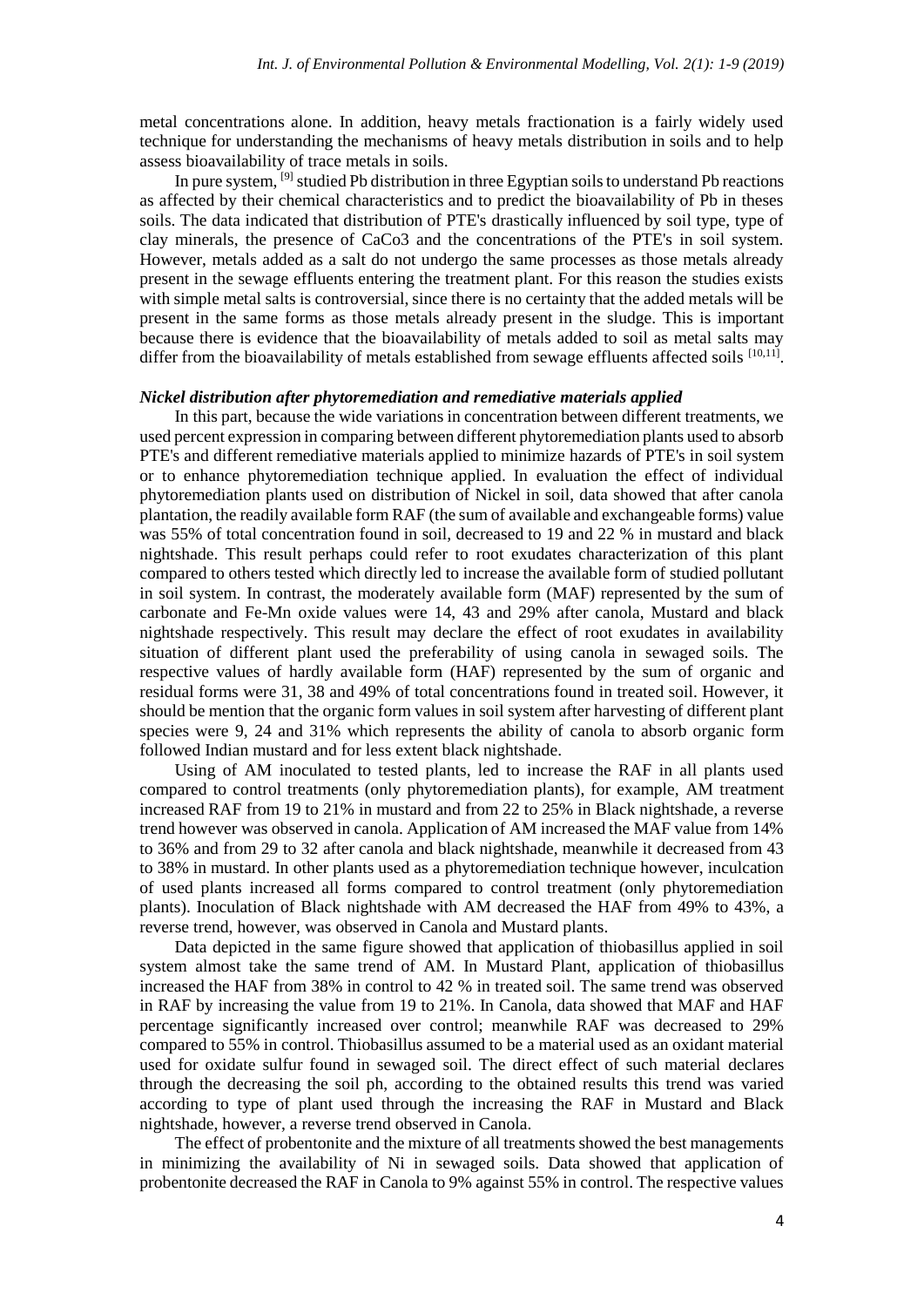were 3 and 4% in Mustard and Black nightshade respectively. The effect of probentonite on Ni availability directly led to increase the hardly available form to 62% Canola against 31% in control and the same trend was observed in other hyperaccumulator plants used in this study. For the mixture treatment applied in this work, the best treatment, data showed that most of the studied pollutant retained in HAF regardless the type of Plant used. Different mechanisms take place will be documented in the discussion of this work.

## *Copper distribution after phytoremediation and remediative materials applied*

Like Zn, distribution of Cu varied according to type of remediation used i.e. in phytoremediation plants used individually in sewaged soils, data in figure 6 showed that Mustard absorb the highest amounts of Cu compared to other plants used, this results showed through the decreasing percentage of RAF (sum of WS and Exchangeable forms). Application of probentonite and mixture treatments significantly decreased the RAF and increased of HAF especially residual one. For example, under mustard plantation data showed that application of mixture of all treatments decreased the RAF form 14% to 5%, meanwhile, the residual form increased from 48% to 66%, the same trend was observed in both application of probentonite under Mustard and other plants used.

The percentage of moderately available forms (MAF) represented in the same figures indicated that all treatments applied under Canola plant led to significant increase of these forms. Data showed that in probentonite treatment, the percentage of MAF was 37%, the respective value for sewaged soil planted with canola only was 16%, and worth to mention that all other treatments took the same trend. On the other hand, for the same plant led to decrease RAF and increased the HAF. The mixture treatment, for example, the RAF decreased from 55% to 23%, in contrast the HAF increased from 29 to 49%. Except bentonite in mustard and probentonite and mixture treatments in Black nightshade, the same trend was found.

In general it could be seen more clearly that Copper distribution after applying treatments depend on type of plants used as phytoremediation treatment, type of chemical treatment represented by probentonite or biological treatment represented by thiobasillus and Mycorohyza (AM) treatments applied, in all cases, however, of all treatments the mixture one was the best in having highest residual form, the aim of applying the remediative materials.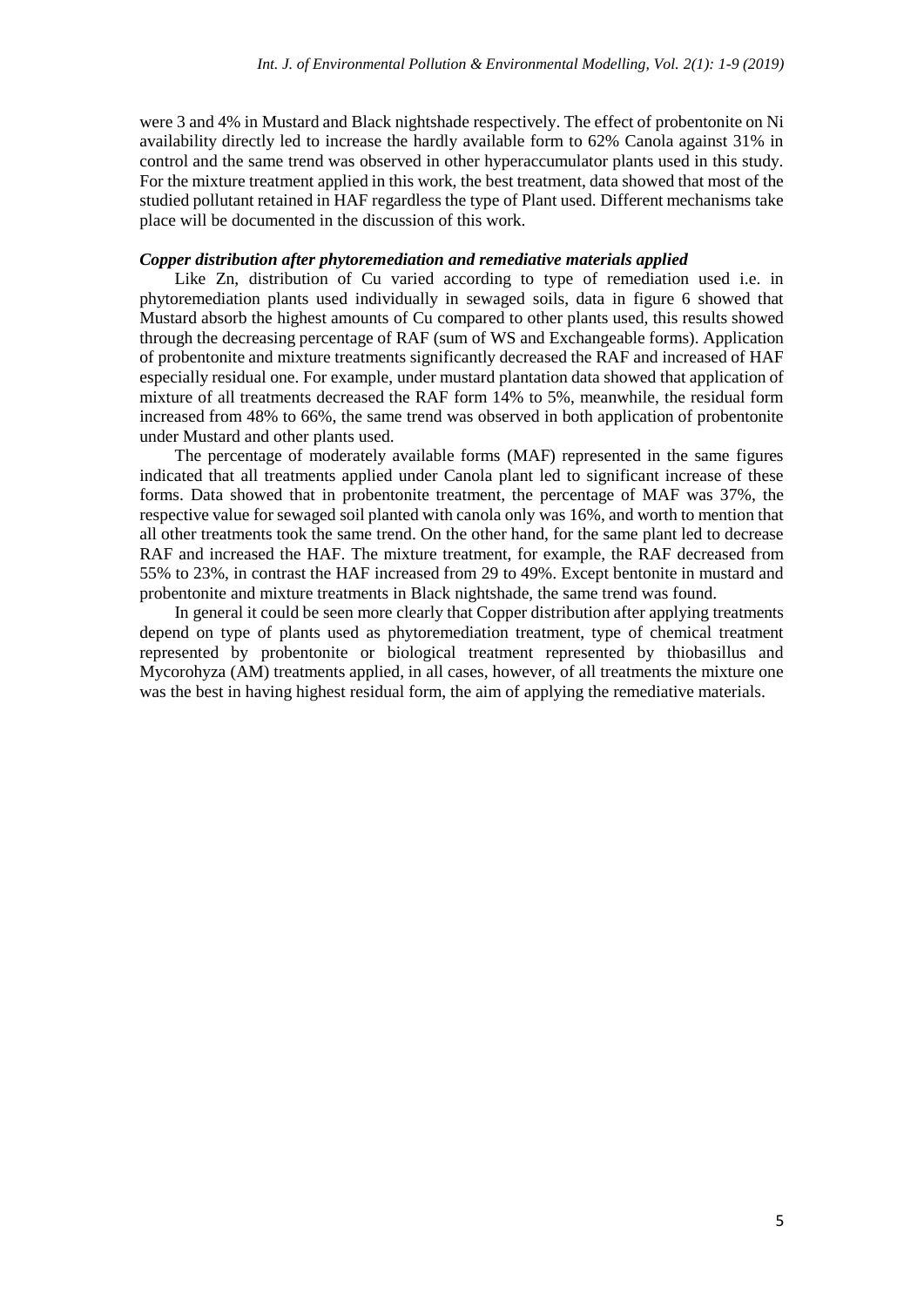

**Figure 5.** Nickel distribution in remediated soils as affected by type of phytoremediation plants used and remediation materials applied in sewage soils.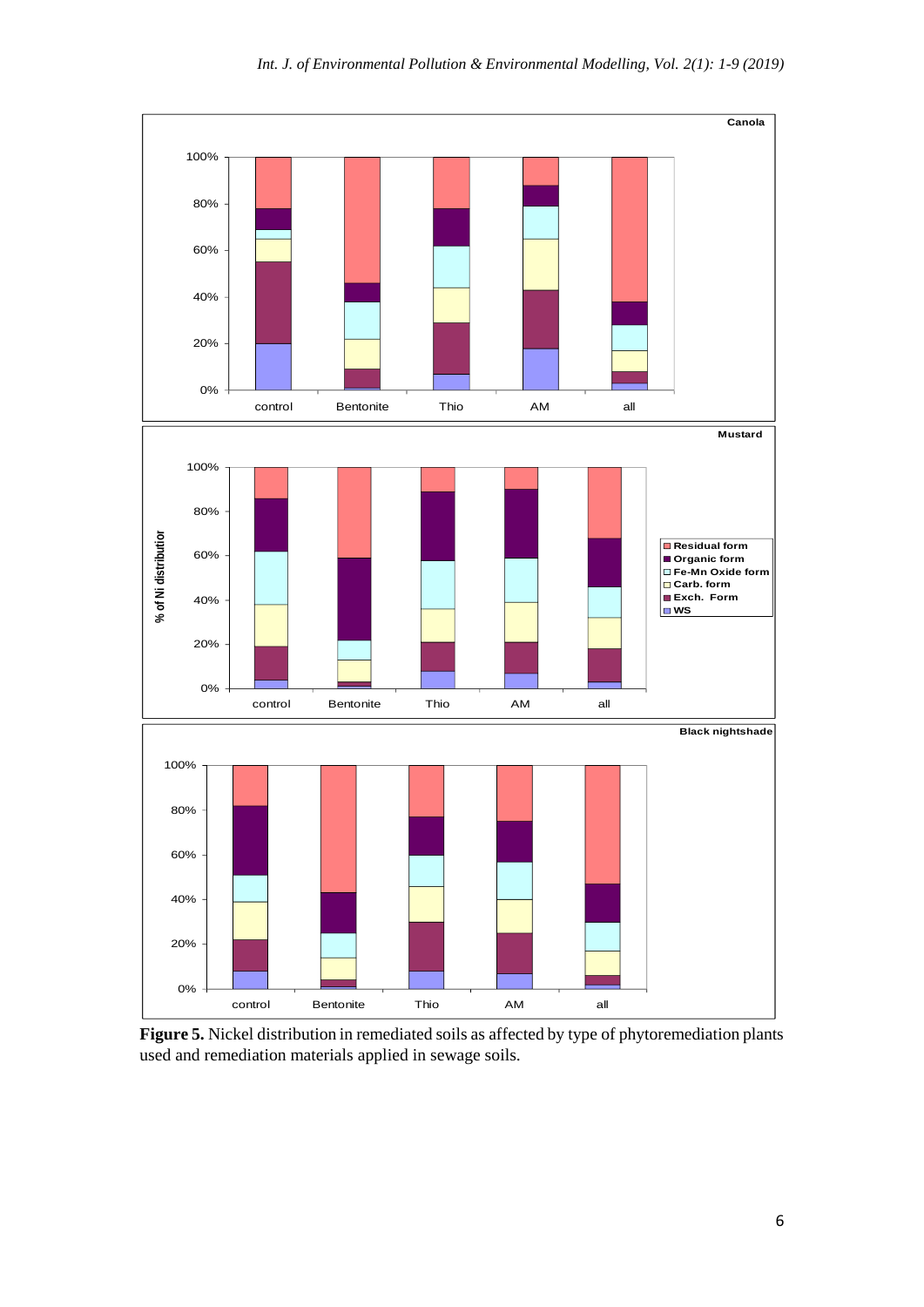

**Figure 6.** Copper distribution as affected by type of type of phytoremediation plants used and remediation materials applied in sewage soils.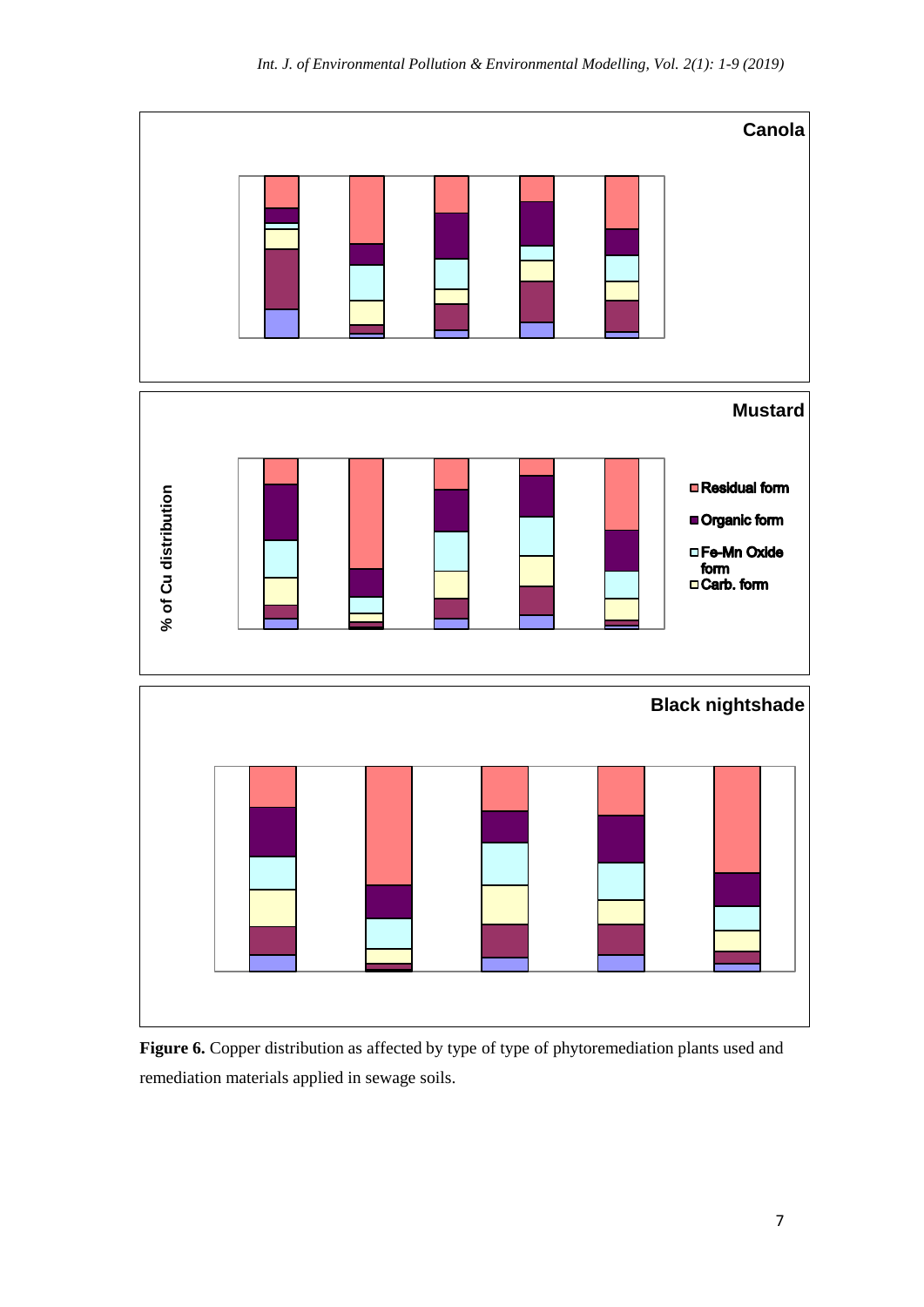

Figure 7. Zinc distribution as affected by integrated management applied in sewage soils.